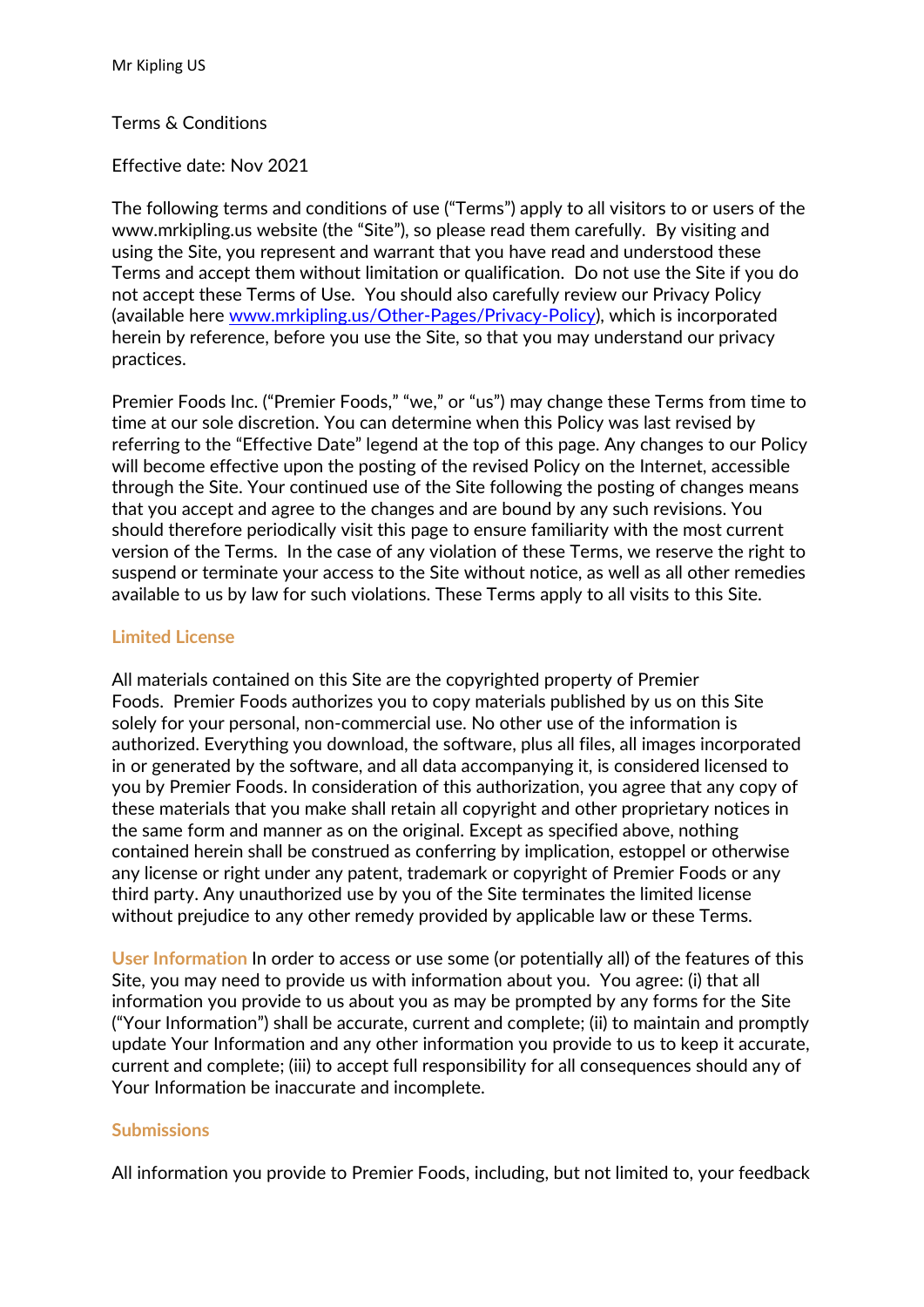(questions, comments, suggestions, or the like) regarding the Site, or any portion of the Site, shall be deemed to be non-confidential, and we will have no obligation of any kind with respect to such information. In addition, we shall be free to reproduce, use, disclose, display, exhibit, transmit, perform, create derivative works, and distribute the information to others without limitation, and to authorize others to do the same. Further, we shall be free to use any ideas, concepts, know-how or techniques contained in such information for any purpose whatsoever, including, but not limited to, advertising, promoting, developing, manufacturing and marketing its products. This paragraph is not intended to apply to any personal information about you (such as name, mailing address and e-mail address), the use of is governed by our Privacy Policy (available here [www.mrkipling.us/Other-Pages/Privacy-Policy\)](https://www.mrkipling.us/Other-Pages/Privacy-Policy).

You are solely responsible for the content of any comments you make. We reserve the right, but do not have an obligation, to monitor and/or review all materials posted to the Site or through the Site's services or features by users, and we are not responsible for any such materials posted by users. You agree that no comments submitted by you to this Site will: (i) violate any right of any third party, including copyright, trademark, patent, privacy or other personal or proprietary rights; (ii) be or contain libelous or otherwise unlawful, abusive, threatening, harassing, defamatory, pornographic, offensive or obscene material; (iii) constitute the misappropriation of the trade secrets of any third party; (iv) disparage the products or services of any third party; (v) impersonate any person or entity or falsely state or otherwise misrepresent your identity or status or misrepresent your affiliation with a person or entity; (vi) forge headers or otherwise manipulate identifiers in order to disguise the origin of any material transmitted through the Site; or (vii) interfere with or disrupt the Site or servers or networks connected to the Site, or disobey any requirements, procedures, policies or regulations of networks connected to the Site. You agree not to submit any personal information (other than your email address or user name) through email sent to other users or messages posted on this Site by you.

## **Images of People and Places**

Images of people or places displayed on the Site, if any, are either the property of, or used with permission by, Premier Foods and any unauthorized use of them may violate copyright laws, trademark laws, the laws of privacy and publicity, and/or communications regulations and statutes. In other words, you may not use anything on our site without our written permission.

# **Other Intellectual Property**

The trademarks, copyrights, logos, service marks and other protectable intellectual property ("Marks") displayed on this Site are the property of or licensed to Premier Foods. Nothing contained on this Site should be construed as granting, by implication, estoppel, or otherwise, any license or right to use any Marks displayed on the Site without the prior written permission of Premier Foods.

# **Linking to This Site**

Creating or maintaining any link from another web site to any page on this Site without our prior written permission is prohibited. Running or displaying this Site or any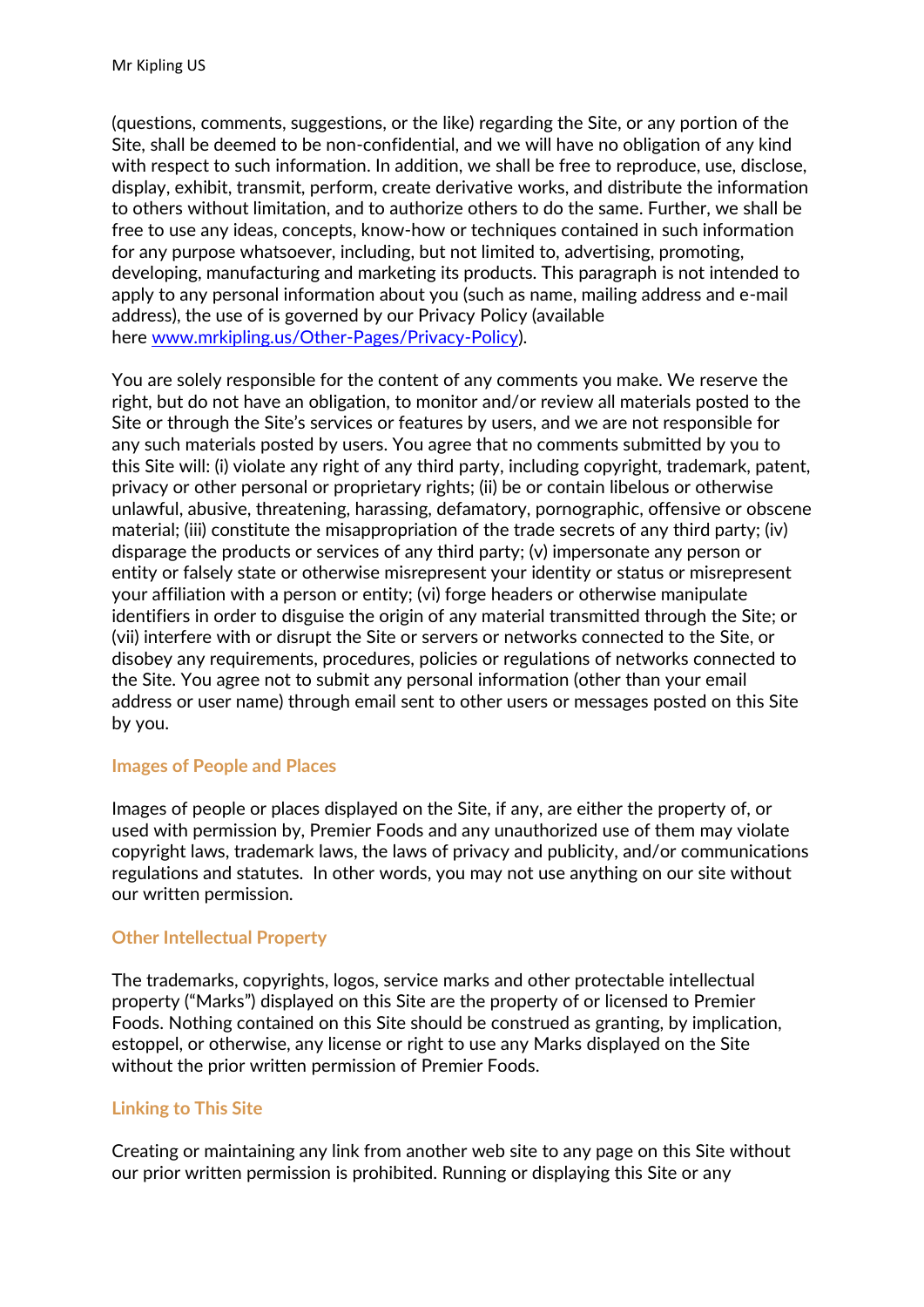information or material displayed on this Site in frames or through similar means on another Site without our prior written permission is prohibited. Any permitted links to this Site must comply with all applicable laws, rules and regulations.

## **Links to Other Web Sites**

Premier Foods makes no representation whatsoever regarding the content of any other web sites which you may access from this site. When you access a non-Premier Foods website, please understand that it is independent from us and that we have no control over the content on that web site. A link to a non-Premier Foods website does not mean that we endorse or accept any responsibility for the content or use of such website.

## **General Disclaimer**

Although we have attempted to provide complete and accurate information on the Site, Premier Foods assumes no responsibility for the accuracy of information provided herein. We reserve the right to (i) modify, suspend or terminate the operation of or access to the Site, (ii) change the Site, its programs or products mentioned, or (iii) discontinue or interrupt the operation of the Site for required maintenance. Mention of any products or partner on the Site is for informational purposes only and does not constitute an endorsement or a recommendation of the product or service.

THE SITE AND ALL CONTENT HEREIN ARE PROVIDED "AS IS" AND WITHOUT WARRANTIES OF ANY KIND, EITHER EXPRESS OR IMPLIED. PREMIER FOODS DOES NOT WARRANT OR MAKE ANY REPRESENTATIONS REGARDING THE USE OR THE RESULTS OF THE USE OF THE CONTENT OR OTHER MATERIALS IN THIS SITE IN TERMS OF THEIR CORRECTNESS, ACCURACY, RELIABILITY, OR OTHERWISE.

TO THE FULLEST EXTENT PERMISSIBLE BY LAW, PREMIER FOODS DISCLAIMS ALL WARRANTIES, EXPRESS OR IMPLIED, INCLUDING, BUT NOT LIMITED TO, IMPLIED WARRANTIES OF MERCHANTABILITY, FITNESS FOR A PARTICULAR PURPOSE AND NON-INFRINGEMENT. PREMIER FOODS DOES NOT WARRANT THE ACCURACY, COMPLETENESS OR USEFULNESS OF ANY INFORMATION CONTAINED ON THIS SITE. PREMIER FOODS DOES NOT WARRANT THAT THE FUNCTIONS CONTAINED IN THE MATERIALS AVAILABLE ON THIS SITE WILL BE UNINTERRUPTED OR ERROR-FREE, THAT DEFECTS WILL BE CORRECTED, OR THAT THE MATERIALS, THIS SITE OR THE SERVER THAT MAKES THEM AVAILABLE ARE FREE OF VIRUSES OR OTHER HARMFUL COMPONENTS. YOU (AND NOT US) ASSUME THE ENTIRE COST OF ALL NECESSARY SERVICING, REPAIR AND CORRECTION.

UNDER NO CIRCUMSTANCES, INCLUDING, BUT NOT LIMITED TO, NEGLIGENCE, SHALL PREMIER FOODS BE LIABLE FOR ANY SPECIAL OR CONSEQUENTIAL DAMAGES THAT RESULT FROM THE USE OF, OR THE INABILITY TO USE, THIS SITE OR ANY DOWNLOADED MATERIALS, EVEN IF PREMIER FOODS OR ITS REPRESENTATIVE HAS BEEN ADVISED OF THE POSSIBILITY OF SUCH DAMAGES. IN NO EVENT SHALL PREMIER FOODS' TOTAL LIABILITY TO YOU FROM ALL DAMAGES, LOSSES, AND CAUSES OF ACTION (WHETHER IN CONTRACT, OR OTHERWISE) EXCEED FIVE THOUSAND DOLLARS (\$5,000.00).

APPLICABLE LAW MAY NOT ALLOW THE EXCLUSION OF IMPLIED WARRANTIES,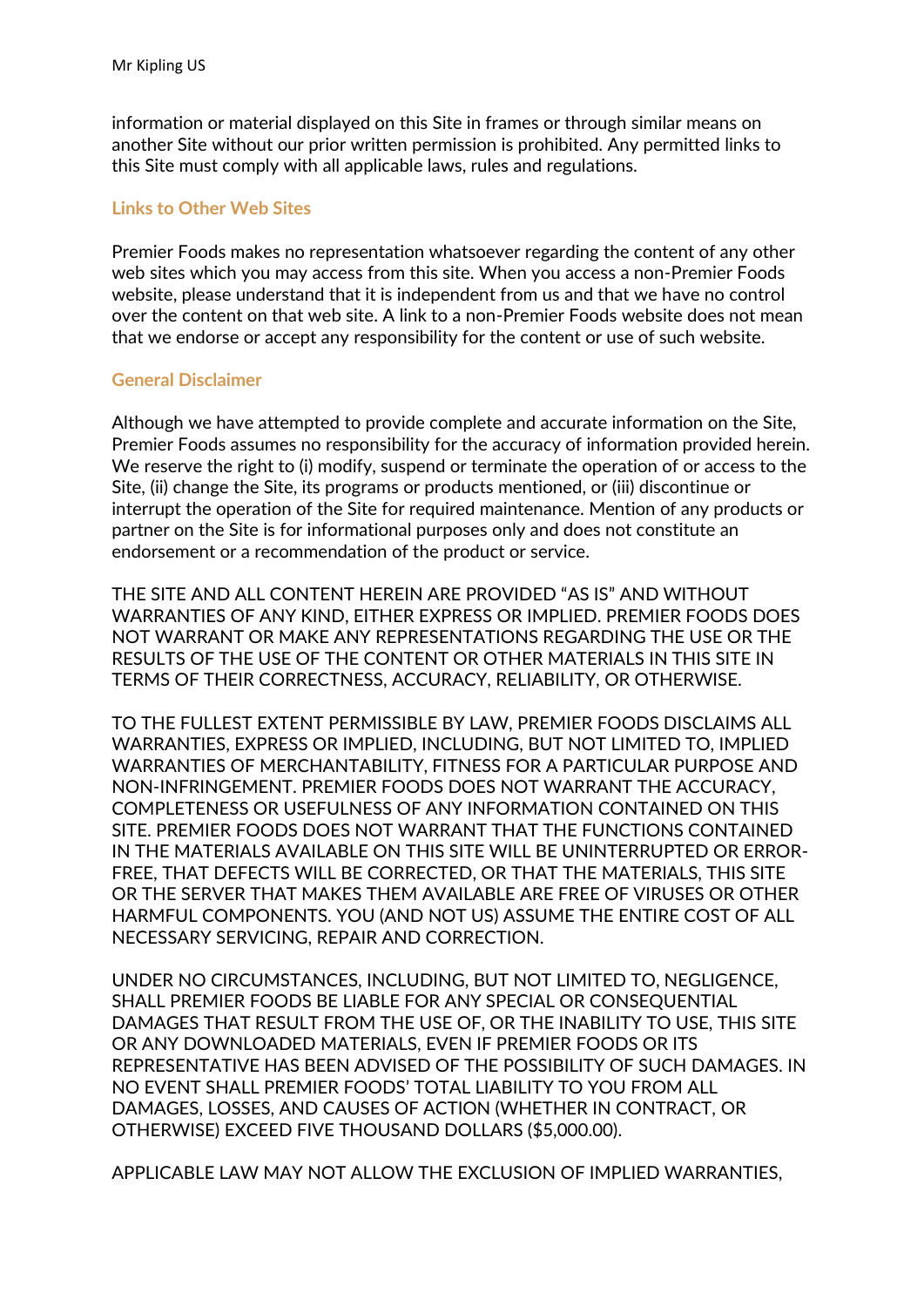## OR THE ABOVE LIMITATIONS OF LIABILITY, SO THE ABOVE EXCLUSIONS MAY NOT APPLY TO YOU.

## **Indemnification**

You agree to defend, indemnify and hold us, and all of our officers, directors, owners, agents, employees, affiliates, subsidiaries, licensors and licensees (collectively, the "Indemnified Parties") harmless for and against any loss, damages or costs, including reasonable attorney's fees, resulting from any third party claim, action or demands resulting from your use of the Site. You also agree to indemnify us for any loss, damages, or costs, including reasonable attorneys' fees, resulting from your use of any data gathering and extraction tools or any other action you take that imposes an unreasonable burden or load on our infrastructure.

## **Compliance with Applicable Laws; Export Control Laws**

All information contained on this Site is intended for the United States market. This Site is subject to United States export control laws and may also be subject to the laws of the country where you reside. You may not download or export any software or certain technical data from this Site (i) into (or to a national or resident of) any country to which the United States has embargoed goods or (ii) to anyone on the United States Treasury Department's list of Specially Designated Nationals or the United States Commerce Department's Table of Deny Orders. By downloading or using any software or technical data, you represent and warrant that you are not located in, under the control of or a national or resident of any such country or on any such list.

## **Termination**

This agreement to be bound by these Terms of Use is effective unless and until terminated by either you or Premier Foods. You may terminate this Agreement at any time by no longer using this Site, provided that all prior uses of this Site shall be governed by this Agreement. We may terminate this Agreement at any time and without notice, and accordingly deny you access to the Site, in our sole discretion for any reason, including your failure to comply with any provision of this Agreement. Upon any termination of this Agreement by either you or us, you must promptly destroy all materials downloaded or otherwise obtained from this web site, as well as all copies of such materials, whether made under the terms of this Agreement or otherwise.

## **Digital Millennium Copyright Act ("DMCA") Notice:**

Premier Foods respects the intellectual property rights of others. If you believe in good faith that any material posted on the Site infringes the copyright in your work, please notify our copyright agent, designated under the Digital Millennium Copyright Act ("DMCA") (17 U.S.C. §512(c)(3)), in writing. Your written notice must contain at least the following:

- A physical or electronic signature of the owner, or a person authorized to act on behalf of the owner, of the copyright that is allegedly infringed;
- Identification of the copyrighted work claimed to have been infringed;
- Identification, with information reasonably sufficient to allow its location of the material that is claimed to be infringing;